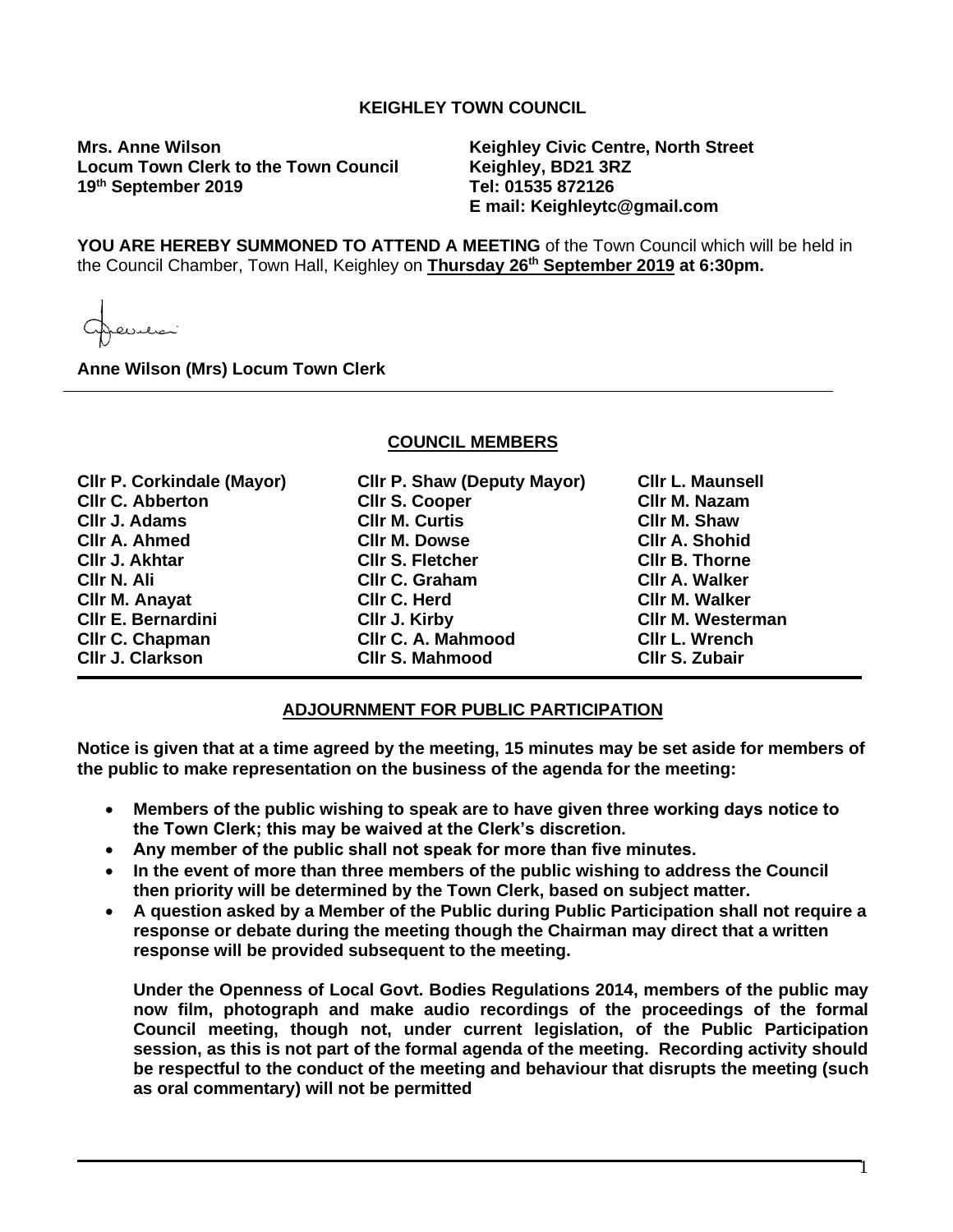# **AGENDA**

# **1. Fire safety announcement**

### **2. Apologies for absence**

### **3. Declarations of Interest.**.

To receive declarations of interest under consideration on this agenda in accordance with the Localism Act 2011 s32 and The Relevant Authorities (Disclosable Pecuniary Interests) Regulations 2012.

Members are reminded that should you declare a pecuniary interest at ta meeting, it is your responsibility to inform the Monitoring Officer.

- i) Declarations of Interest from Members
- ii) Declarations of Interest from Officers

### **4. Public Question Time and Participation**

Members of the public are advised that they are welcome to ask questions about items on the Agenda. It is not always possible to give a verbal response at the meeting and questions may receive a written reply. No resolution can be made under this item.

### **5. Town Mayor**

- i) To receive the Town Mayor's opening remarks
- ii) To receive details of all the invitations that the Mayor has accepted since taking office – this will then become a monthly update at full Council

#### **6. Minutes**

To approve the draft minutes of the Keighley Town Council Ex-Ordinary meeting held on Thursday 25<sup>th</sup> July 2019 and Wednesday 28<sup>th</sup> August 2019

Copy attached

# **7. Reports from District Councillors and Invited Guests**

- 7.1 To receive reports from District Councillors
- 7.2 To receive reports from other invited guests –

Invited Speaker - Azba Wahid – Muslim Engagement and Development

### **8. Committee Minutes**

To approve the minutes of the meeting of the Standing Committees held on:-

• **Watch & Transport Committee Monday 29th July 2019**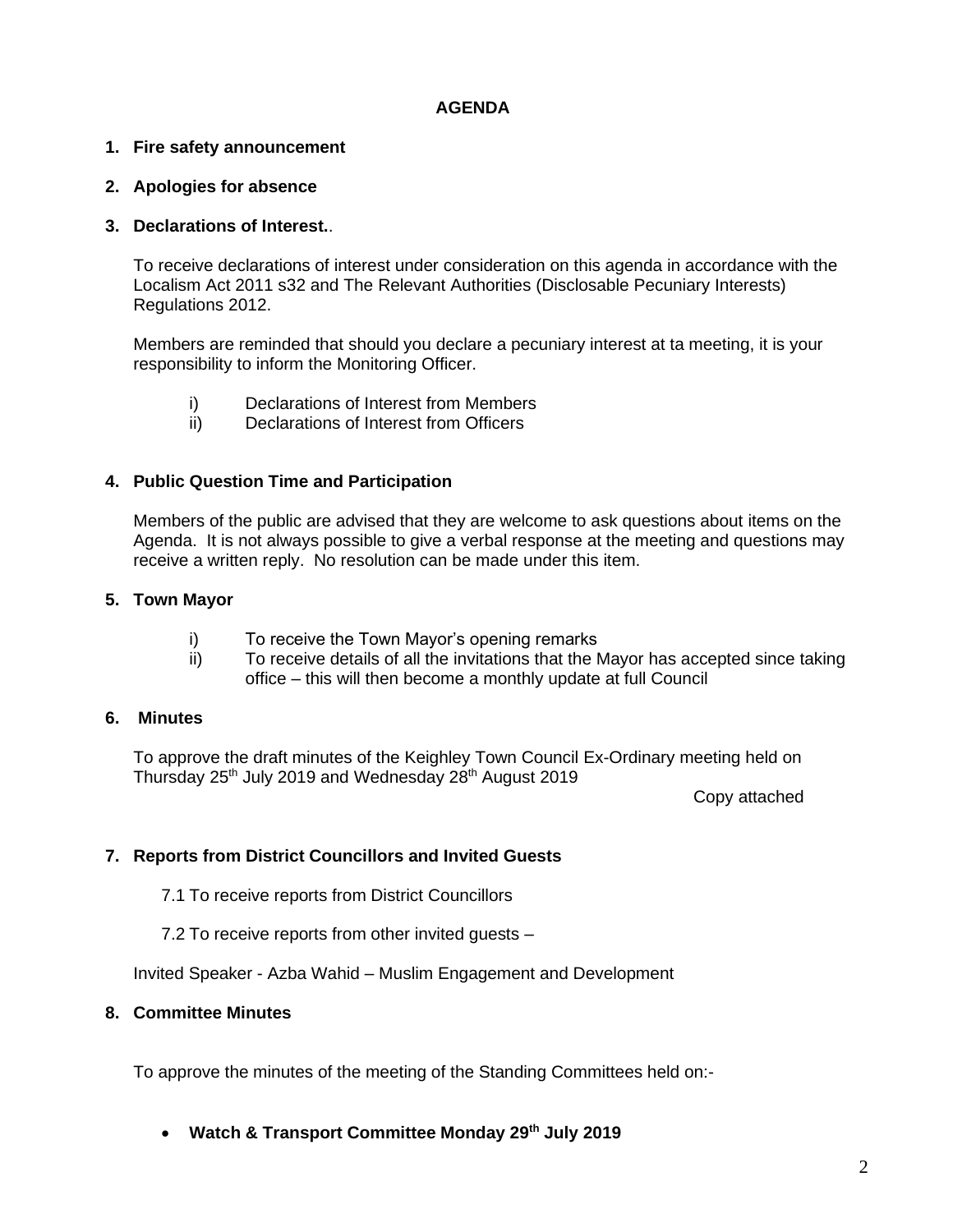- **Planning Tuesday 30th July 2019,**
- **3 th August 2019,**
- **27th August 2019**
- **3 rd September 2019 RESOLVED** that Quorum be changed from 3 to 4 **RESOLVED** that the new meeting dates were agreed
- **Policies & Governance Committee Monday 5th August 2019,**
- **14th August 2019,**
- **9 th September 2019**
- **Events & Leisure Committee Thursday 15th August 2019**
- **Human Resources Committee Monday 19th August 2019**
- **Town Mayor's Charitable Trust Tuesday 6th August 2019**
- **Finance & Audit Committee Thursday 29th August 2019**
- **Events & Leisure Committee Thursday 5th September 2019**
- **Community & Development Wednesday 11th September 2019**

Copies to follow

# **9. Committee Vacancies**

• Civic Ctr & Strategy – 1 Vacancy

# **10. Deputy Town Clerk**

 The Deputy Town Clerk will give a verbal report on matters of interest pertaining to the Town Council.

NALC – Membership of the larger Councils Committee - information attached to note and any comments to be given to the Deputy Town Clerk.

# **11. Any items for discussion for future agenda**

Members are asked to notify the Deputy Town Clerk of any matters for inclusion on the agenda of the next meeting

# **12. Reports from Town Councillors**

i) To receive reports from Town Councillors who have attended recent meetings or events on behalf of the Town Council. :